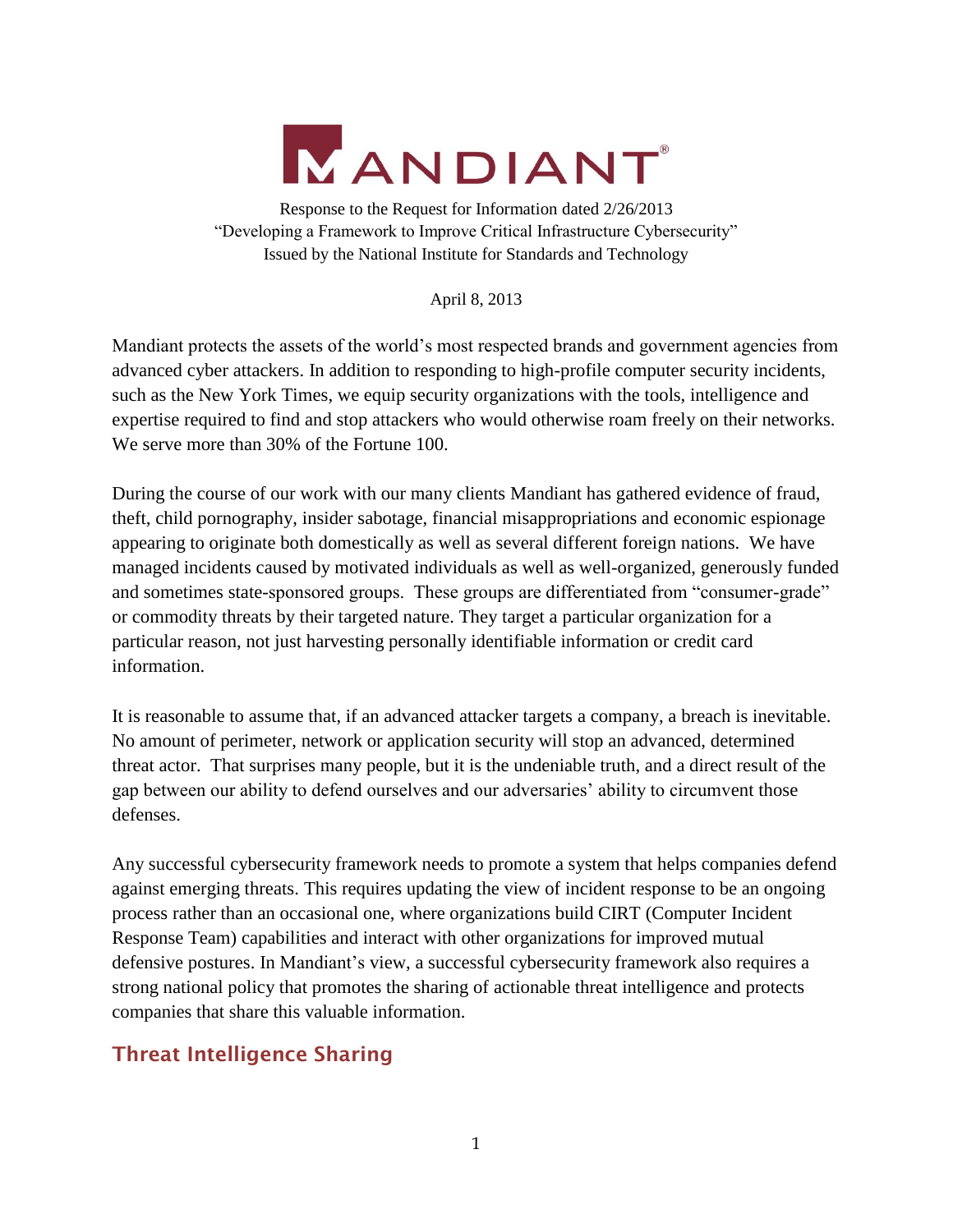The Framework that NIST is tasked with drafting and the related programs DHS is developing should establish a system that tracks the most recent advanced threats and distributes information about those threats to the people in a position to do something about them. Both the government and some private sector companies have much of this information, and we need to create a way in which they can share actionable intelligence in a standard, machine-readable way that does not diminish the effectiveness of or betray our intelligence mission. Sharing threat intelligence will promote an aggressive, dynamic "learning system" of cybersecurity for the nation. Effective intelligence sharing:

- 1 Acts as an early warning system giving potential victims advance notice of threats;
- 2 Empowers the private sector to defend itself more effectively; and
- 3 Significantly reduces the duration and impact of breaches, should they occur.

About two-thirds of the breaches Mandiant responds to are first detected by a third party – usually the government – not the victim companies. That means that a majority of the companies we assist had no idea they had been compromised until law enforcement or a business partner notified them. While informing the victim is critical, taking advantage of the knowledge of the threat as an opportunity to strengthen the defenses of other potential victims is what is currently needed. Threat information, if shared consistently with the right people, could be used to prevent or mitigate the impact of these breaches instead of merely notifying victims long after their intellectual property has been stolen.

Information sharing also needs to occur within and among private sector participants. While we have witnessed some advancement in coordination within the private sector, especially in the defense industrial base and the financial services sectors, U.S. companies remain at a severe disadvantage until they can access and utilize all of the information available.

In promoting the sharing of threat intelligence, it is equally critical that we devise a means to standardize the information shared so it can be provided "at network speed" to make timely use of the intelligence. We need these threats to be reduced to computer code to effectively safeguard the identities of victims and share freely threat intelligence from anonymous sources. If we standardize how we communicate threat intelligence, we will expedite the implementation of our defenses, create more reliable and effective intelligence, and empower the private sector to share amongst themselves in a more productive manner. The Framework would benefit from the implementation of a data sharing standard such as Mandiant's OpenIOC format and compatible standards like the STIX schema from MITRE, accelerating the intelligence sharing process.

## **Continuous Incident Response Process**

Most existing incident response guidelines do not effectively address persistent adversaries. Existing guidelines outline incident response as an occasional workflow that teams enter into and